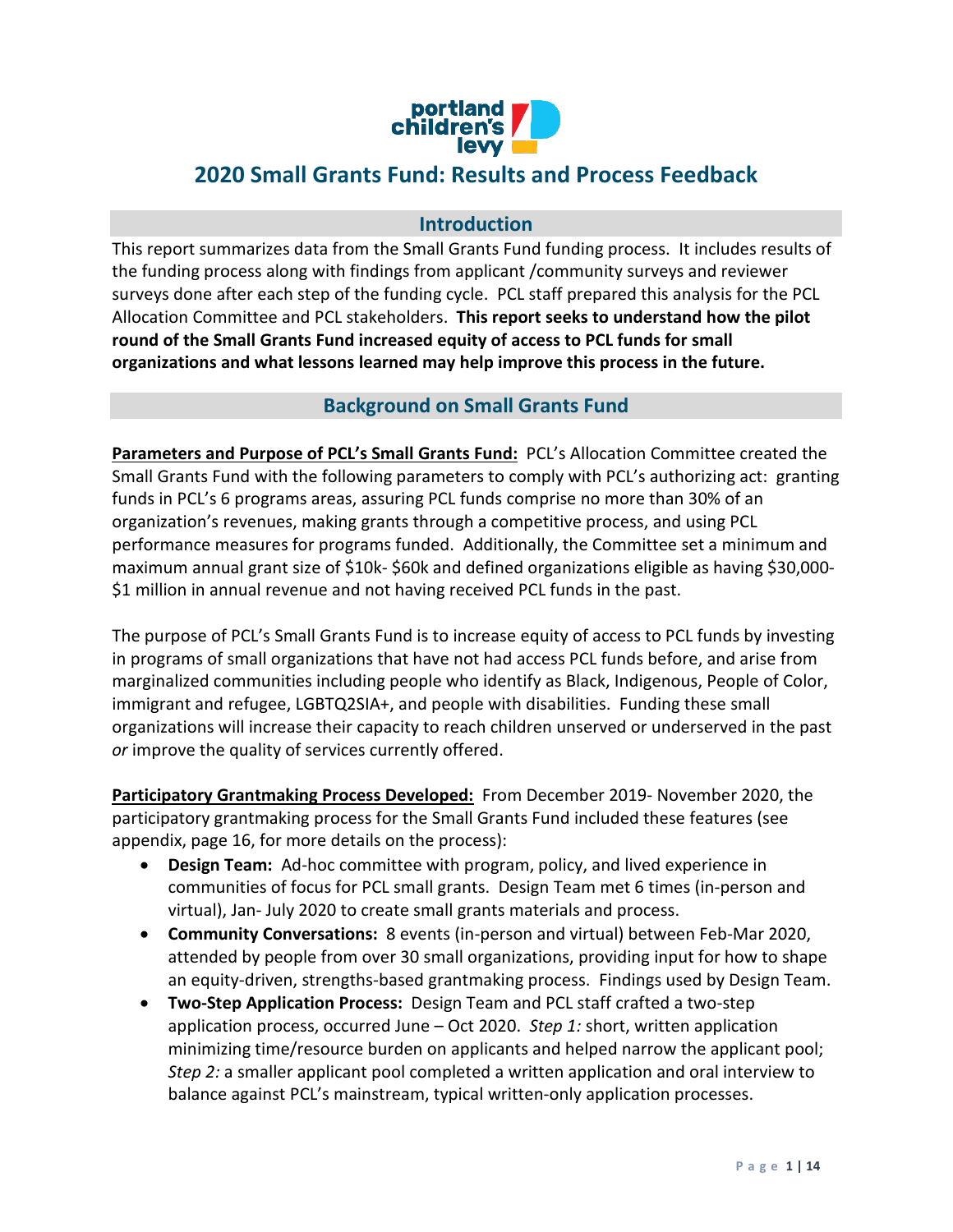• **Role of Reviewers in Grant Recommendations:** Design Team's 6 members and 6 volunteer community reviewers (totaling a team of 12) read and scored applications and interviews. Rather than PCL staff creating funding recommendations as it has in past processes, reviewers determined which applicants moved from Step 1 to Step 2, and in Step 2 they provided funding recommendations to PCL's Allocation Committee.

## **Small Grants Funding Results and Process Feedback**

During June- October 2020, PCL conducted a two-step application process for its small grants. In Step 1 PCL received 31 applications requesting \$4.4 million over 3 years for the \$1 million available. The 12 community reviewers narrowed the applicant pool from 31 to 12 applicants to move to Step 2 of the process. Step 2 resulted in 8 grantees. All 8 focus on Black, Indigenous, and People of Color populations, and one has an additional focus on youth with disabilities.

| <b>Application Type</b>                  | <b>Applications</b><br>Step 1 | <b>Moved to</b><br>Step 2 | <b>Recommended for</b><br><b>Funding</b> |  |
|------------------------------------------|-------------------------------|---------------------------|------------------------------------------|--|
| <b>Total Applications</b>                | 31                            | 12                        | 8                                        |  |
| <b>Total Funding Requested (3-years)</b> | \$4,414,500                   | $$1,789,500^1$            | \$1,000,000                              |  |
| <b>Program Area</b>                      |                               |                           |                                          |  |
| After School                             | 13                            | 3                         | 3                                        |  |
| Mentoring                                | 11                            | 6                         | 4                                        |  |
| Hunger Relief                            | 3                             | $\overline{2}$            | 1                                        |  |
| Child Abuse Prevention/Interv.           | 1                             | $\overline{1}$            | 0                                        |  |
| <b>Foster Care</b>                       | $\mathbf 1$                   | 0                         | 0                                        |  |
| Early Childhood                          | $\overline{2}$                | 0                         | 0                                        |  |
| <b>Focus of Application</b>              |                               |                           |                                          |  |
| <b>Disability-focused Application</b>    | 3                             | $\mathbf{1}$              | $\mathbf{1}$                             |  |
| <b>BIPOC-focused Application</b>         | 28                            | 11                        | 7                                        |  |
| Type of Organization <sup>2</sup>        |                               |                           |                                          |  |
| Culturally-Specific                      | 11                            | 5                         | 3                                        |  |
| <b>Culturally Responsive</b>             | 15                            | 4                         | $\overline{2}$                           |  |
| Intersectional                           | 4                             | 4                         | 3                                        |  |
| Disability-led                           | $\mathbf{1}$                  | 0                         | 0                                        |  |
| <b>Based on Data in Application</b>      |                               |                           |                                          |  |
| Has majority BIPOC Staff                 | 17                            | 9                         | 7                                        |  |
| Has majority white staff                 | 11                            | 2                         | 1                                        |  |
| Insufficient staff demog. data           | 3                             | $\mathbf{1}$              | 0                                        |  |

#### *Table 1. Number of Applicants, grouped by Descriptive Data provided in Applications*

<span id="page-1-0"></span><sup>1</sup> One of the 12 applicants decided to withdraw bringing the total applicants completing Step 2 to 11. The total funding

requested by those 11, after review of their organization revenues and eligible funding amounts is \$1,564,235.

<span id="page-1-1"></span><sup>&</sup>lt;sup>2</sup> Definitions provided to Applicants in Step 1 Instructions; applicants self-identified using descriptions provided by PCL.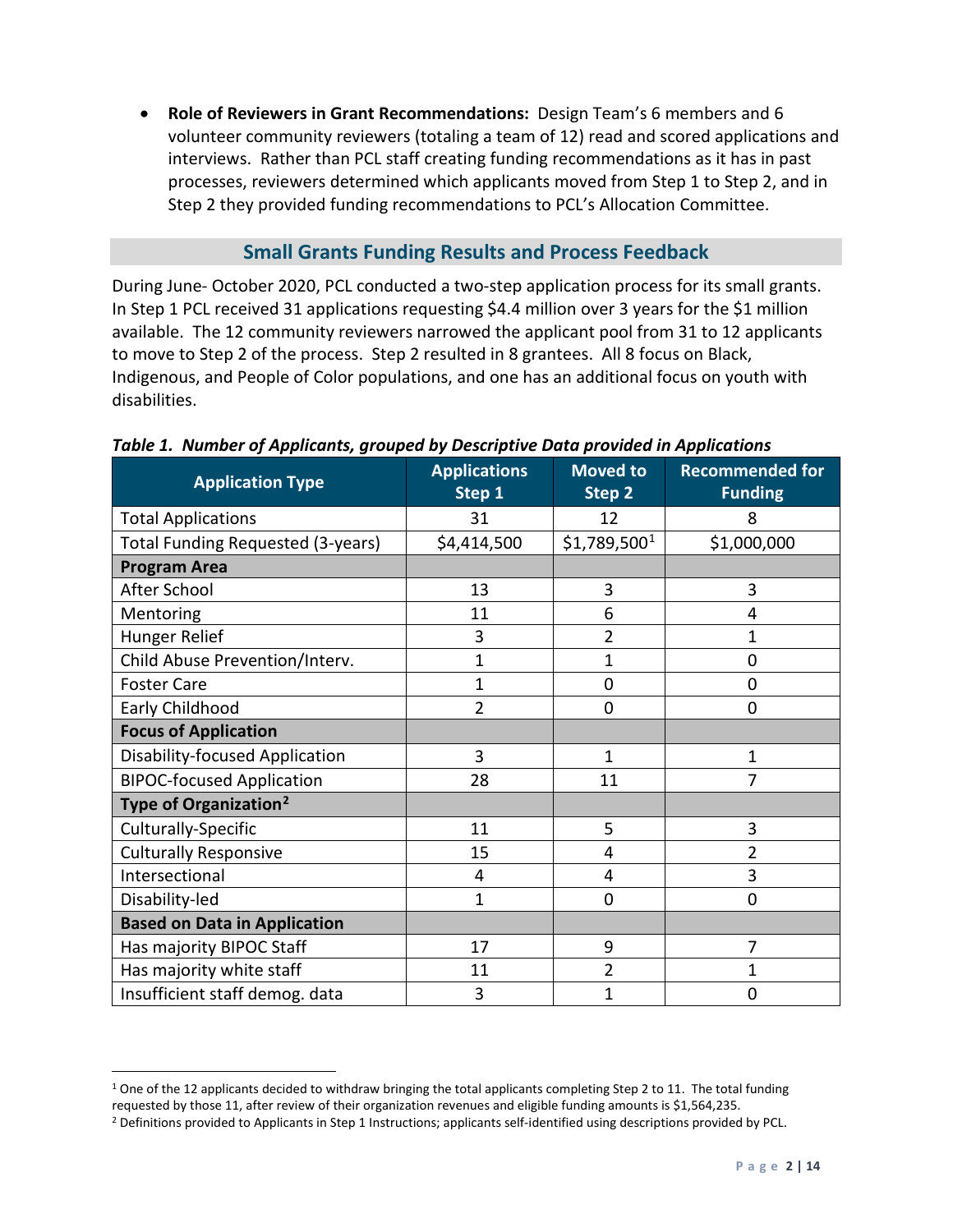## **Applicant Feedback**

PCL staff solicited applicant feedback via Survey Monkey after each step of the funding process. Although all survey responses were anonymous, respondents received an Amazon e-gift card upon completion of the survey. PCL staff emailed the Step 1 survey to all applicants and participants of community conversations and/or applicant information sessions (n=60), and 53% (n=32) responded. Among respondents, 21 of 32 (66%) said that they had submitted a Step 1 application and answered survey questions about the Step 1 experience. PCL staff emailed an additional survey to applicants who made it to the second step of the application process (n=12), of those 50% (n=6) responded to the Step 2 survey. Because the sample size for the Step 2 survey is small, data are limited and should be interpreted with caution.

The Step 1 applicant survey asked over 20 questions, Likert and open-ended, about PCL's communication with applicants, the application materials, the review process, and other features of the Small Grants process in the first step. The Step 2 applicant survey focused on the interview process and the overall Small Grants process. Most of the results below focus on responses to the Step 1 survey because the sample size was much larger. Step 2 results are called out where the few respondents all agreed.

## **Strengths**

Respondents were generally satisfied with the participatory planning process, and they indicated that the process was easy for small organizations, had good communication from PCL, and used appropriate materials.

## *Participatory process and Communications*

- Equity Commitment: 86% (n=18/21) agreed/strongly agreed that PCL's Small Grants process reflects a commitment to equity, diversity, and inclusion.
- Community Conversations: 94% of respondents who attended community conversations (n=16/17) agreed/strongly agreed that the feedback they gave during the community conversations was integrated into the funding process.
- PCL's Communication: Over 85% of respondents agreed/strongly agreed that PCL staff communicated clearly about the small grants application process and timeline; and that when they had a question, PCL staff answered their questions in a culturally responsive manner. Though few applicants responded to the Step 2 survey (n=5), 100% of them mentioned PCL staff's communication as a strength of the Small Grants process.

One respondent summarized the feedback about communications in the following quote. *"The excellent communication and explanation of expectations. Between the community workshops, the directions with the grant application, and emails from Arika, I felt supported the entire time and clear about the expectations."*

## *Application materials*

• Access to Materials & Instructions: 95% of respondents agreed/strongly agreed that application materials were easily accessible on the PCL website, and that the Application Instructions helped them to understand their program's eligibility.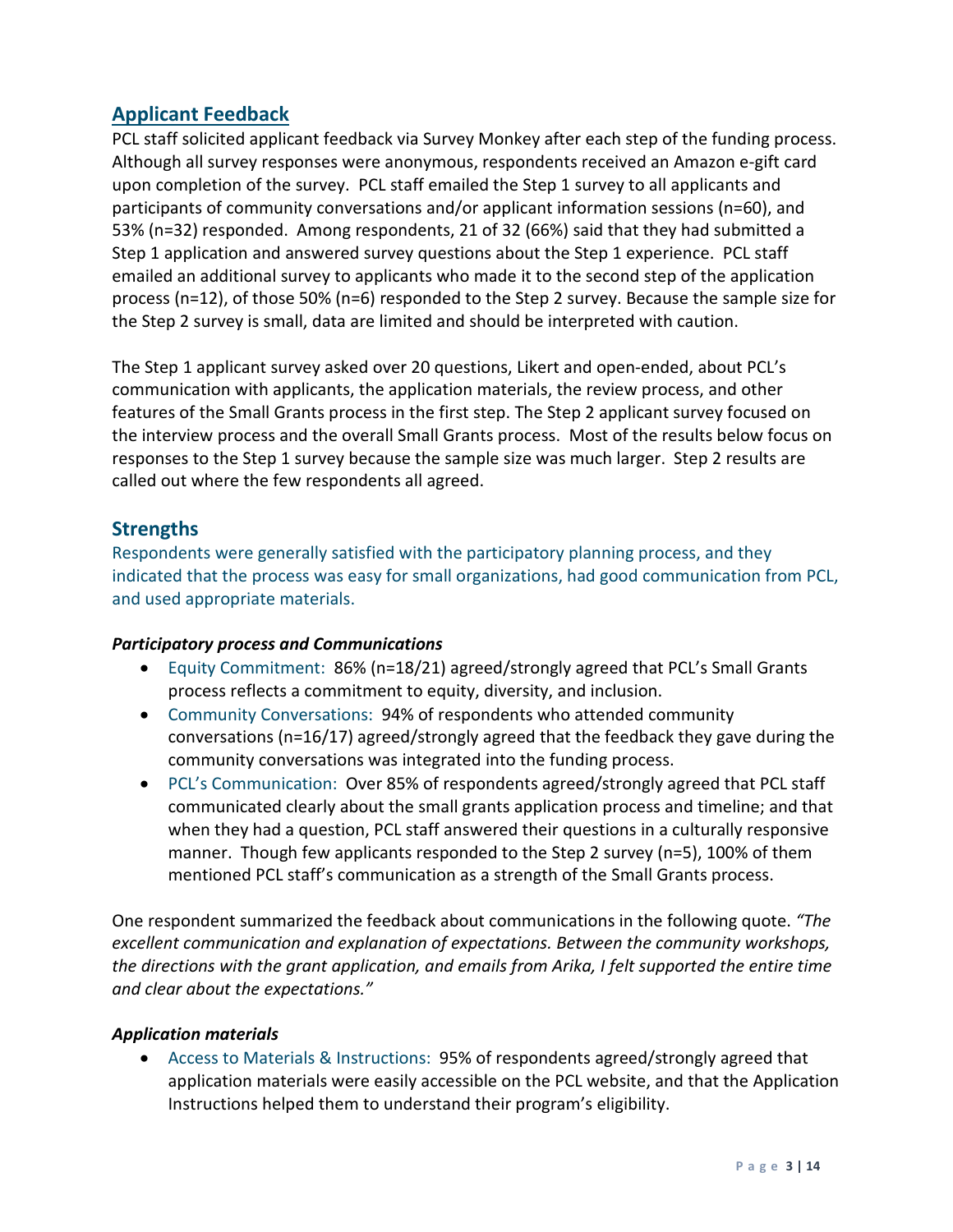• Inclusivity planning: 86% (n=18/21) agreed/strongly agreed that the Step 1 application helped their organization think through how they could be more inclusive of BIPOC participants with disabilities.

Among the 19 respondents who wrote their own comments, 9 mentioned the types of questions in the Step 1 materials; all the comments were positive, especially regarding inclusion, and the fairness of the questions. One respondent commented "*The questions were reflective of the grant expectation. It helped organizations to reflect about inclusion and better community engagement."*

Echoing these strengths in application materials, the 5 respondents to the Step 2 survey all indicated they understood the scoring rubric for the Step 2 interviews.

## **Areas for Improvement**

Although survey respondents generally showed high satisfaction with the Small Grants Funding process, they weren't satisfied with all components of the review process. In addition, respondents suggested improvements to different logistical considerations in the process, and 2 respondents raised concerns and suggested changes to the disability-focus of the process.

## *Reviewer Process*

- Volunteer recruitment: Only 52% of respondents agreed/strongly agreed that they were satisfied with the process to recruit volunteer reviewers. 33% of respondents weren't sure if they were satisfied with the process.
- Scoring Criteria: Only 62% of respondents agreed/strongly agreed that they were satisfied with the scoring criteria, while 24% were dissatisfied or strongly dissatisfied and 14% were not sure.
- Reviewer Feedback: Only 67% agreed/strongly agreed that the feedback that reviewers provided on the application score forms was helpful, while 19% strongly disagreed/disagreed and 14% were unsure.
- Reviewer Diversity: Only 48% agreed or strongly agreed that they were satisfied the Small Grants Design Team reflected the communities that the Small Grants Fund was meant to serve. 48% weren't sure if the diversity reflected the communities that the Small Grants Fund was intended to serve, and .05% strongly disagreed that the Design Team reflected the communities.

## *Logistical Considerations*

Respondents' open-ended comments focused on these 3 areas of process logistics:

- Application process (mentioned by 4 respondents): consider other forms of providing input that are visual and incorporate storytelling elements, add more time between Step 1 and 2, clarify budget instructions, and consider funding cycles in fewer program areas at a time.
- Transparency with Reviewers (mentioned by 3 respondents): Provide more feedback on why an organization was not approved, clarify reviewer priorities earlier in the process, and have reviewers meet all applicants.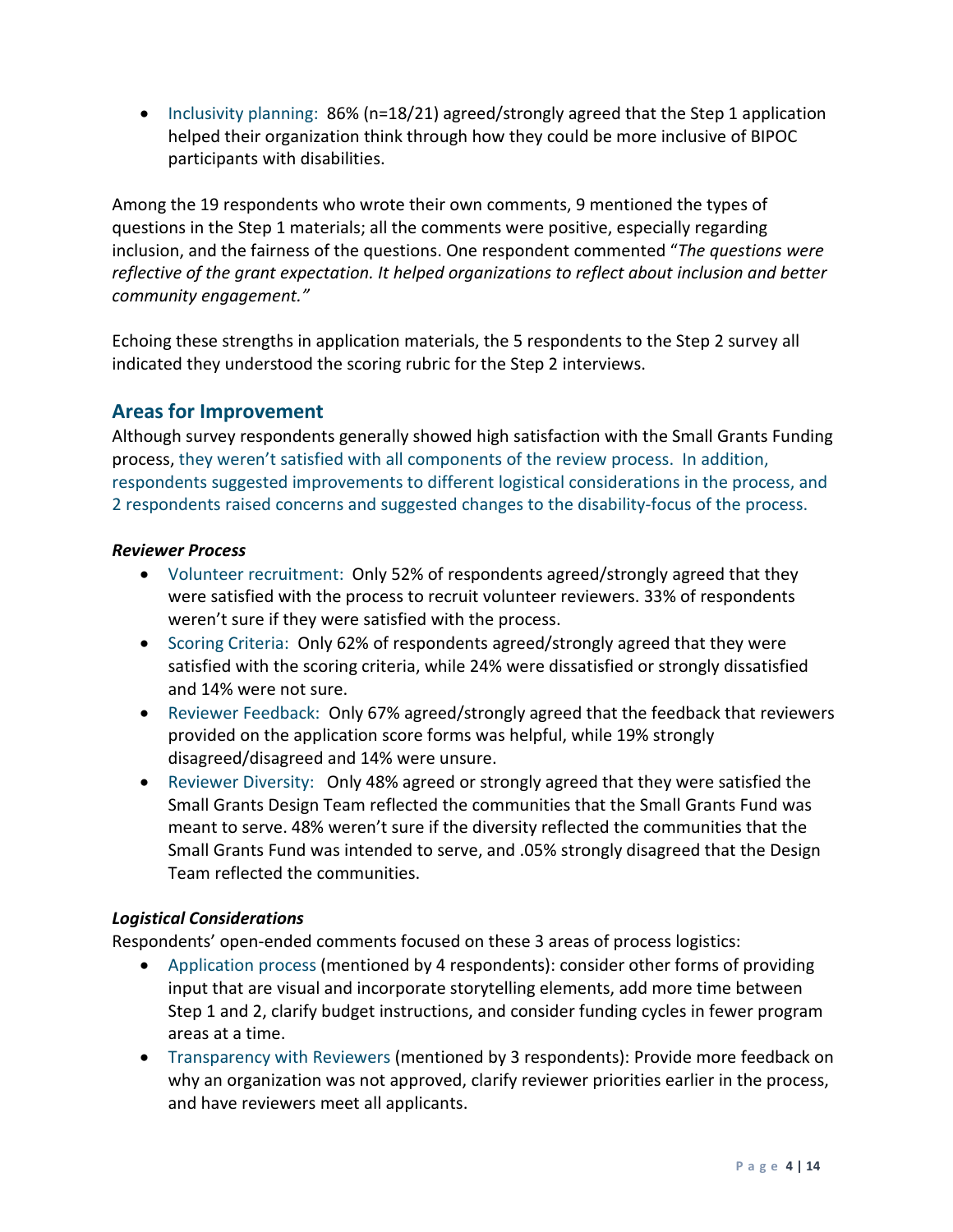• Applicant Eligibility considerations (mentioned by 2 respondents): reconsider the committed funds requirement for smaller organizations, and a prescreening tool to determine eligibility prior to applying.

#### *Disability-focus*

Since the Small Grants Fund tried soliciting applications from organizations serving children and youth with disabilities, feedback on this issue is of particular interest. The few comments from respondents suggests PCL still needs to improve how to support this population.

- *"…We appreciate the focus on race and intersectionality but believe that disability gets lost often in this conversation - especially for people with intellectual disability and very complex support needs."*
- *"Disability is complex, and we did not feel there was a good understanding of family priorities as well as a need for other orgs to be better supported …"*

## **Reviewer Feedback**

Similar to applicants, reviewers were surveyed after each step of the process. After Step 1, Reviewers were asked about the reviewer training, application materials, review process, and staff support. After Step 2, they were asked about the interview process, their collective decision-making, and marginalized communities that were missed, or for which we received no applications. They were also asked about possible communities or populations of focus for subsequent small grants rounds. While 100% of Design Team and community reviewers responded to the first survey only 7 of 12 answered the second survey. Since the sample size for the second survey is small, data should be interpreted with caution.

## **Strengths**

- PCL's Communication and Support: Similar to the applicants, 100% of reviewer respondents felt that PCL staff communicated clearly about the review timeline, responded to questions in a culturally responsive manner, and supported their needs such as breaks, food, and accessibility. All (100%) respondents also agreed that this attention to their needs helped them fully engage in the review process. 5 of 12 comments in the Step 1 survey also mentioned staff support.
- Commitment to Equity, Diversity, and Inclusion: 92% of respondents also said that the Small Grant process reflects a commitment to diversity, equity, and inclusion.
- Reviewer Training: 10 of 12 comments described the Reviewer Training as strength. These comments highlighted the diversity of the reviewers, relationship-building, the respect for each other's lived experience, a strong participatory process, the reading of different applications and discussing them as a large group, the timing and pacing of the training, and the sufficient and insufficient answer portion of the scoring sheet. However, additional feedback points to areas of needed improvement in the Reviewer Training. Those have been highlighted below.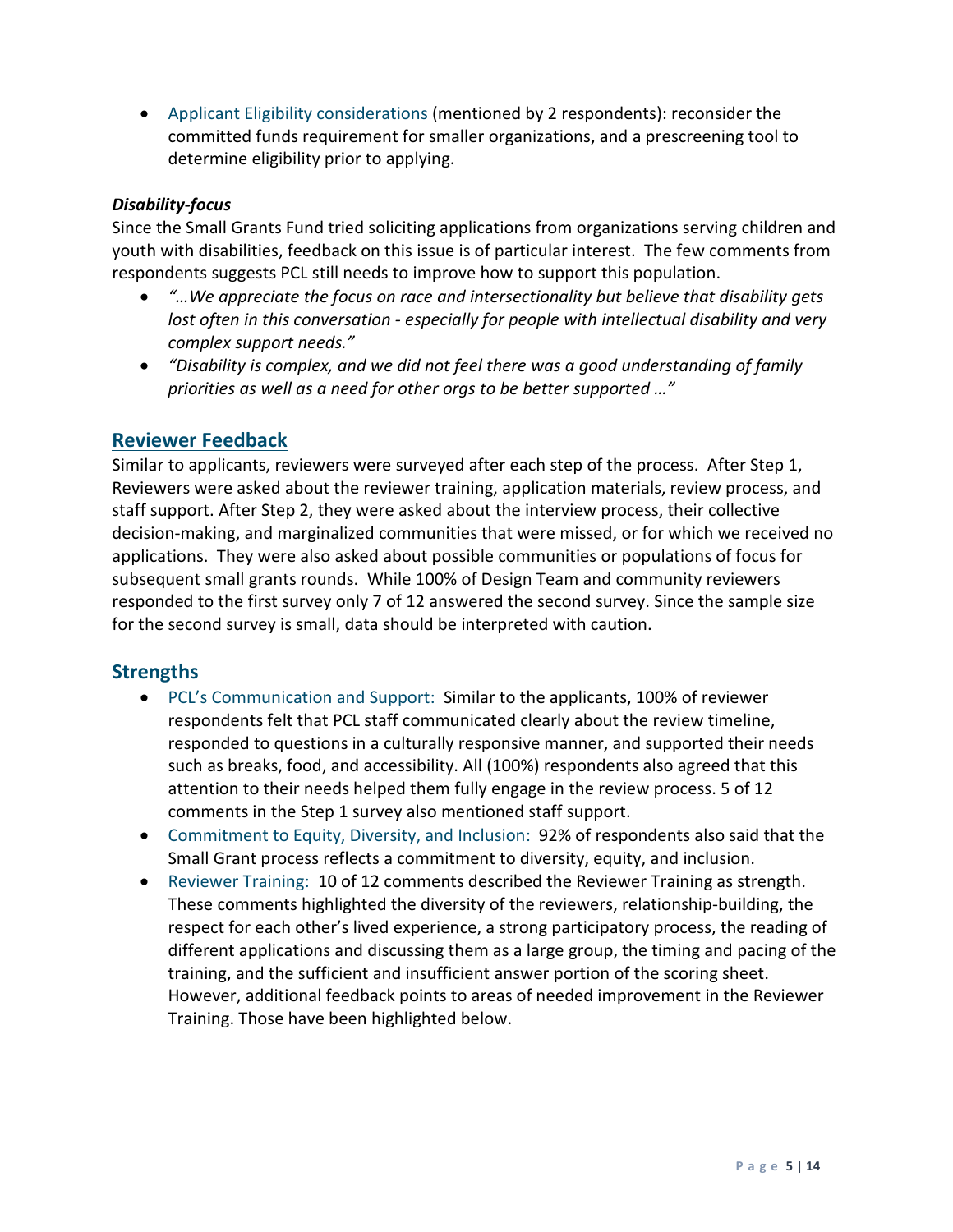## **Areas for Improvement**

While most of the 12 reviewers were generally satisfied with the process, reviewers did suggest areas for improvements including components of the reviewer training, application scoring sheets/criteria, the final decision-making process, and the interviews.

#### *Reviewer Training*

Reviewers highlighted many positive aspects of the Reviewer Training as mentioned above, however, 25% (n=3) of respondents to the Step 1 survey disagreed that the Reviewer Training built trust among reviewers, and 2 respondents weren't sure if trust among the reviewers helped the discussion about who moved from Step 1 to Step 2. Additionally, 16% of respondents (n=2) disagreed or strongly disagreed that the reviewer training helped them fill out the scoring sheet for the Step 1 applications.

### *Application Scoring Sheet & Criteria*

Both Likert and qualitative responses indicate that reviewers had some confusion about score sheet instructions and scoring of applications in Step 1. One respondent also explained their concern about the way that the criteria disadvantaged culturally specific organizations, *"The misunderstanding around how to score and the way the questions were structured actually caused the culturally specific groups PCL was trying to reach to be scored lower overall. This absolutely needs to be addressed before your next grant cycle."* However, another respondent mentioned that they appreciated the discussions that the Review Team had when the scoring sheet was not capturing intended metrics.

#### *Final Decision-making process*

Reviewers in this process had the unique role of making funding recommendations to the Allocation Committee (rather than staff making those recommendations). Reviewers' reflections on that experience offer ways to keep and improve this feature in the process. One respondent commented that the process "*will be improved just by having already run it in the pilot and learning about timing, coordination and process needs."* Another respondent explained, "*If the review committee, design team, and/or PCL staff could clarify our funding priorities more in advance, it could have potentially helped the group narrow down orgs in Step 2, instead of discussing some orgs longer that were eventually not recommended for funding."*

#### *Applicant Interviews*

Respondents were asked specifically about the interviews in the Step 2 survey and feedback was mixed. Respondents mentioned that the scoring criteria for the interviews was more clear than in the first step, and that the interviews were enjoyable and informative, however only 71% (n=5) of respondents to the Step 2 survey agreed or strongly agreed that the interview process allowed organizations to showcase their strengths while 28% (n=2) disagreed.

## *Priority Communities and Populations*

Finally, reviewers were also asked about additional information they wanted to provide to PCL, and which additional communities may require more outreach in subsequent funding rounds. Respondents mentioned LGBTQ2SIA+ communities twice in the qualitative Step 1 data, and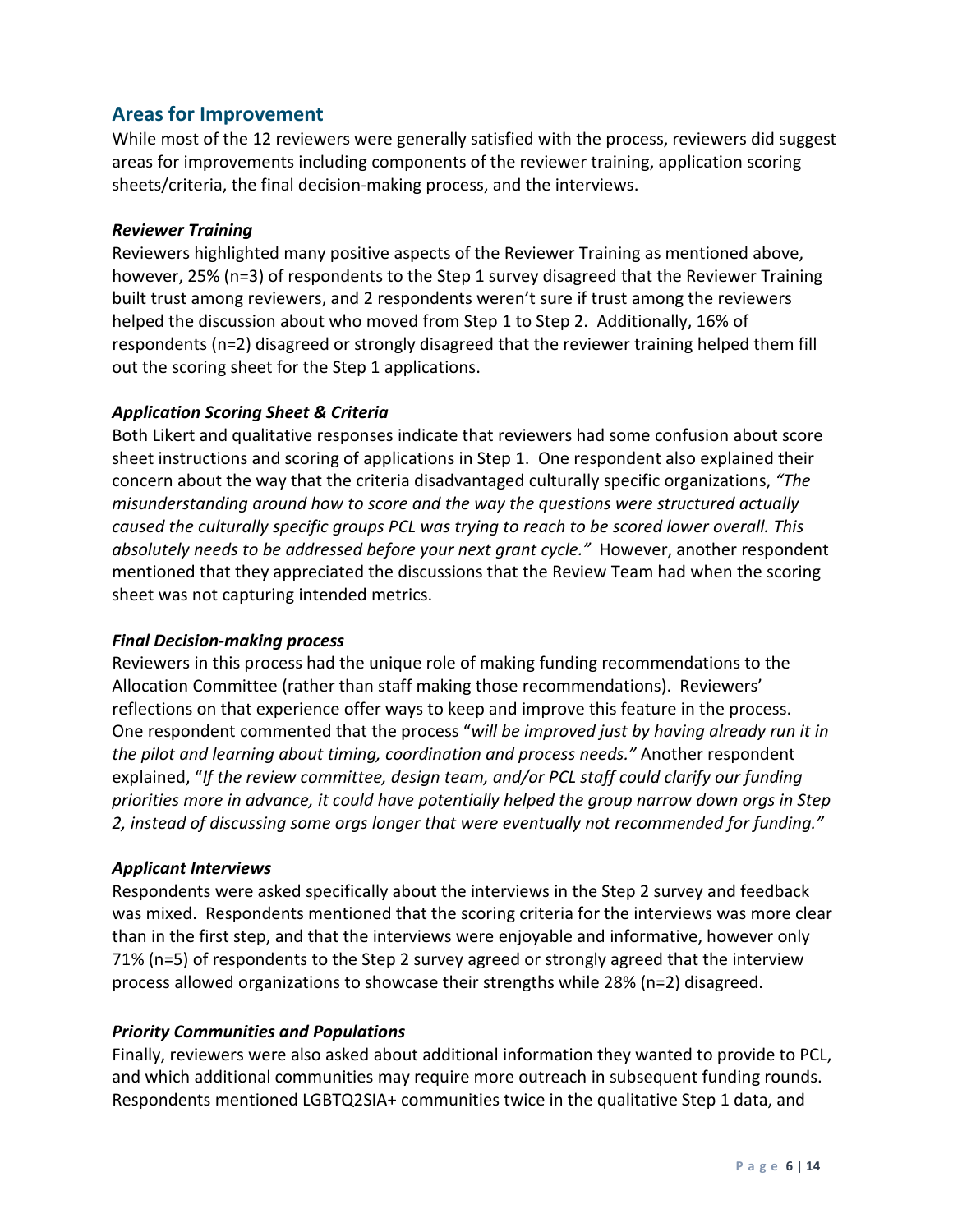once in the Step 2 qualitative data. One reviewer commented, "*If it's possible and appropriate, I'd love to see some messaging from PCL to the general community and other granting orgs about what we learned in this process re: oral communication vs written communication and how that can create inherent disparity in a grant review process, and also how it highlighted that even among orgs representing marginalized communities, that LGBTQIA2+ and disabled youth are in need of well informed and focused attention and programming."* Another reviewer commented*, "LGBTQ communities were not represented. It would be great for PCL to meet with LGBT community leaders to assess how to build capacity in smaller agencies serving LGBTQ youth."* In addition, 5 of 7 reviewers who answered the question in the Step 2 survey regarding which communities or populations should be prioritized in the future, indicated that BIPOC children & youth and immigrant & refugee populations should continue to be prioritized.

### **Limitations**

There are a few areas where the data are limited. First, because of the small sample size in the Step 2 surveys, there is not conclusive data about the effectiveness of interviews or how they could be improved. Second, it was not clear from the Step 1 survey results which applicants decided not to apply and why. The survey did not ask those questions, so we have limited insight from organizations that signed up for Small Grants Fund outreach and information but then opted not to apply at all. One final limitation was that onset of the COVID-19 pandemic deeply impacted the ways in which community engagement could happen. It limited interactions in Step 2 to virtual interviews rather than other interactive options that Design Team and applicants may have wanted to pilot.

## **Conclusion and Implications**

Together, these findings suggest that both the Applicants and Reviewers experienced a high level of satisfaction with the support that they received from PCL staff, and felt that the process reflected a commitment to diversity, equity, and inclusion. However, there are still improvements that need to be made to the review process and to tools used in the process such as how PCL communicates about reviewer recruitment, qualifications, and training, and the scoring criteria used by reviewers.

PCL staff presented these data to the Small Grants Design team in January 2021 and facilitated their reflections on the findings and next steps. The Small Grants Design Team recommends the formation of an Ad Hoc Committee to guide next steps in the Small Grants process. This approach aligns with the participatory process strengths indicated by applicants and reviewers in this pilot. The Ad Hoc committee could consider and recommend more specific improvement options that speak to the findings in this report, such as reviewer recruitment and training, communications with potential applicants about the review process overall (recruitment, qualifications, training), reviewers' role in funding recommendations, interactive application options (to improve upon the interview experience), scoring criteria for applications, and if there are further underserved populations that require a special focus in the next funding round.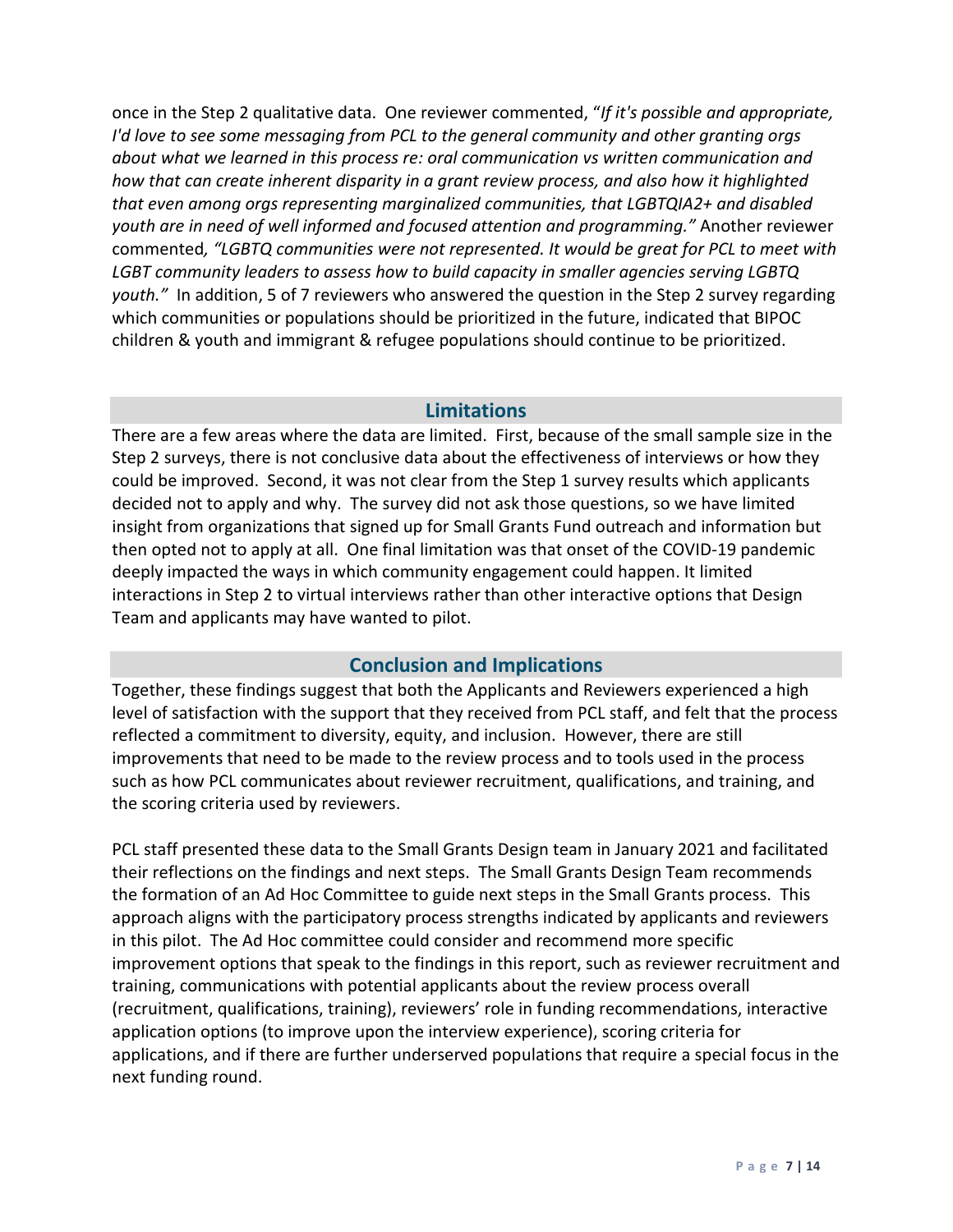## **APPENDIX: SURVEY DATA**

## **Applicant/Community Survey Responses: Small Grants Fund Feedback (n respondents= 21)**

|                                                                                                                                                    | Strongly |              |                | Strongly       | Not            | Not            |
|----------------------------------------------------------------------------------------------------------------------------------------------------|----------|--------------|----------------|----------------|----------------|----------------|
|                                                                                                                                                    | Agree    | Agree        | Disagree       | Disagree       | Sure           | Applicable     |
| In general, PCL has communicated clearly with me about the<br>small grants application process and timeline.                                       | 11       | 8            | $\overline{2}$ | $\mathbf 0$    | $\mathbf 0$    |                |
| I was easily able to get all Step 1 Application materials from PCL's<br>website.                                                                   | 11       | 9            | $\pmb{0}$      | 0              | $\mathbf 0$    |                |
| When I had questions during the Step 1 Application process, PCL<br>staff answered my questions in a culturally responsive manner.                  | 11       | 5            | 1              | $\mathbf 0$    | $\mathbf{1}$   | 3              |
| The Step 1 Application instructions helped me prepare my<br>application.                                                                           | 9        | 11           | 1              | $\mathbf 0$    | 0              |                |
| The Step 1 Application Instructions helped me understand if my<br>organization was eligible to apply for a PCL small grant.                        | 9        | 11           | 0              | $\mathbf{1}$   | $\mathbf 0$    |                |
| The Step 1 Applicant Information Sessions helped me prepare my<br>application.                                                                     | 8        | 9            | $\mathbf{1}$   | $\mathbf{1}$   | $\mathbf 0$    | $\overline{2}$ |
| The weekly question/answer email updates helped me prepare<br>my Step 1 Application.                                                               | 9        | 6            | 1              | $\mathbf 0$    | $\mathbf{1}$   | 4              |
| The Step 1 Application helped our organization think through<br>how we could be more inclusive of BIPOC participants with<br>disabilities.         | 6        | 12           | 1              | $\mathbf{1}$   | $\mathbf{1}$   |                |
| PCL gave applicants enough time to prepare a Step 1 Application.                                                                                   | 9        | 9            | $\overline{2}$ | 0              | $\mathbf{1}$   |                |
| I am satisfied with the process PCL used to recruit volunteer<br>reviewers to score Step 1 Applications.                                           | 4        | 7            | $\overline{2}$ | $\mathbf{1}$   | $\overline{7}$ |                |
| I am satisfied with the scoring criteria used by volunteer<br>reviewers to score Step 1 applications.                                              | 4        | 9            | 3              | $\overline{2}$ | 3              |                |
| The feedback reviewers gave me on the score form for my Step 1<br>Application was helpful to me.                                                   | 5        | 9            | $\overline{2}$ | $\overline{2}$ | 3              |                |
| I understood the process that reviewers used to determine which<br>applications would move from Step 1 to Step 2.                                  | 6        | 11           | $\overline{2}$ | 0              | $\overline{2}$ |                |
| The Small Grants Design Team and application reviewers reflect<br>the diversity of the communities that the Small Grants are<br>intended to serve. | 3        | 7            | $\pmb{0}$      | $\mathbf{1}$   | 10             |                |
| PCL staff understands the unique challenges of small<br>organizations.                                                                             | 6        | 8            | 1              | $\mathbf{1}$   | 5              |                |
| PCL made the small grants application process easy for small<br>organizations.                                                                     | 5        | 14           | 2              | $\mathbf 0$    | 0              |                |
| Overall, PCL's Small Grants process reflects a commitment to<br>racial equity, diversity, and inclusion                                            | 7        | 11           | 1              | $\mathbf{1}$   | 1              |                |
| Questions asked on Step 2 Survey (n respondents= 6)                                                                                                |          |              |                |                |                |                |
| The Step 2 interview allowed me to showcase the strengths of<br>our organization.                                                                  | 3        | $\mathbf{1}$ | $\mathbf{1}$   | 0              | $\mathbf{1}$   |                |
| I understood the scoring rubric for the interview.                                                                                                 | 3        | 3            | $\mathbf 0$    | 0              | 0              |                |
| The Step 2 process helped me understand PCL's expectations as a<br>funder.                                                                         | 3        | 1            | $\overline{2}$ | 0              | 0              |                |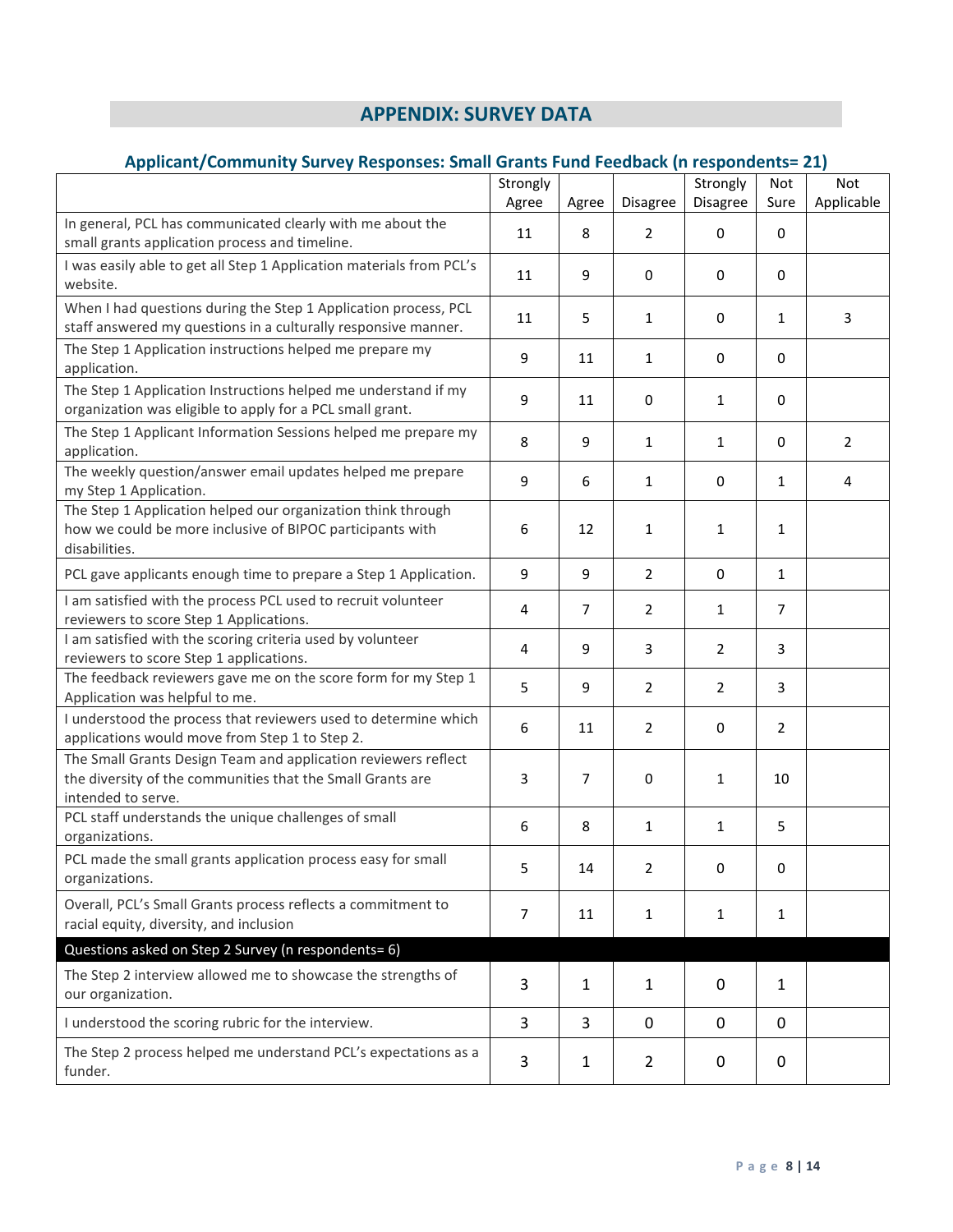#### **Applicant/Community Survey, Step 1: Qualitative Results**

There were three qualitative questions in the community survey. They were 1) In general, what did you think about the questions asked on the Step 1 Application? 2) What I liked or found most useful about the Small Grants process was.. and 3) some ways the process could better serve small organizations like mine are… The themes are organized according to **Application Questions, Strengths of the Process, and Process Improvement Recommendations.** The Process Improvement Recommendations section is broken down into a list and analysis of the themes that emerged from the survey.

#### **Themes from Community Survey**

#### *Application Questions*

**Thoroughness**- 4 of 19 responses to this question address the thoroughness of the application questions. Of those specifically mentioning the thoroughness of the application, 100% were positive. Key words here thought-provoking, all diversity needs, thorough.

**Types of Questions-**9 of 19 responses to this question addressed the types of questions. All of these expressed some degree of satisfaction with the questions, although 6 respondents also critiqued the questions, described inconsistencies, misunderstandings, and/or dissatisfaction with the questions or process.

**Length of application**- Only one respondent commented on the number of questions or length of the application. This comment indicated that the respondent was satisfied with the length of the application.

**Inconsistencies and areas of improvement** 6 of 19 responses to this question contained descriptions of inconsistencies or areas for improvement. 2 of the 6 comments referred to limitations of the demographic table. 1 respondent expressed having misunderstood a question and losing points in the scoring process. 1 respondent expressed confusion about the lack of focus on disability in the Step 2 application versus the Step 1 application. 1 applicant felt the process was misleading, unprofessional, and didn't trust the Design Team.

**Information Session and process** 1 of 19 respondents to this question referred specifically to the information session and emails, and described them as helpful. They also mentioned that PCL staff was quick to answer questions.

#### *Strengths of the SGF Process*

**Staff and volunteers-** 5/6 comments about staff & volunteers are positive. Respondents appreciated the staff responsive time, that asking questions was encouraged, the inclusive environment, and learning more about what PCL was looking for in the applications(transparency).

**Inclusiveness of the process**- 3/x respondents mentioned the inclusiveness of the process. Respondents mentioned the attention to community needs, inclusive access and process, and the ability to read reviewer notes.

**SGF communications**- Not a strong theme with only three comments total, but expressed appreciation of the weekly emails and ability to ask questions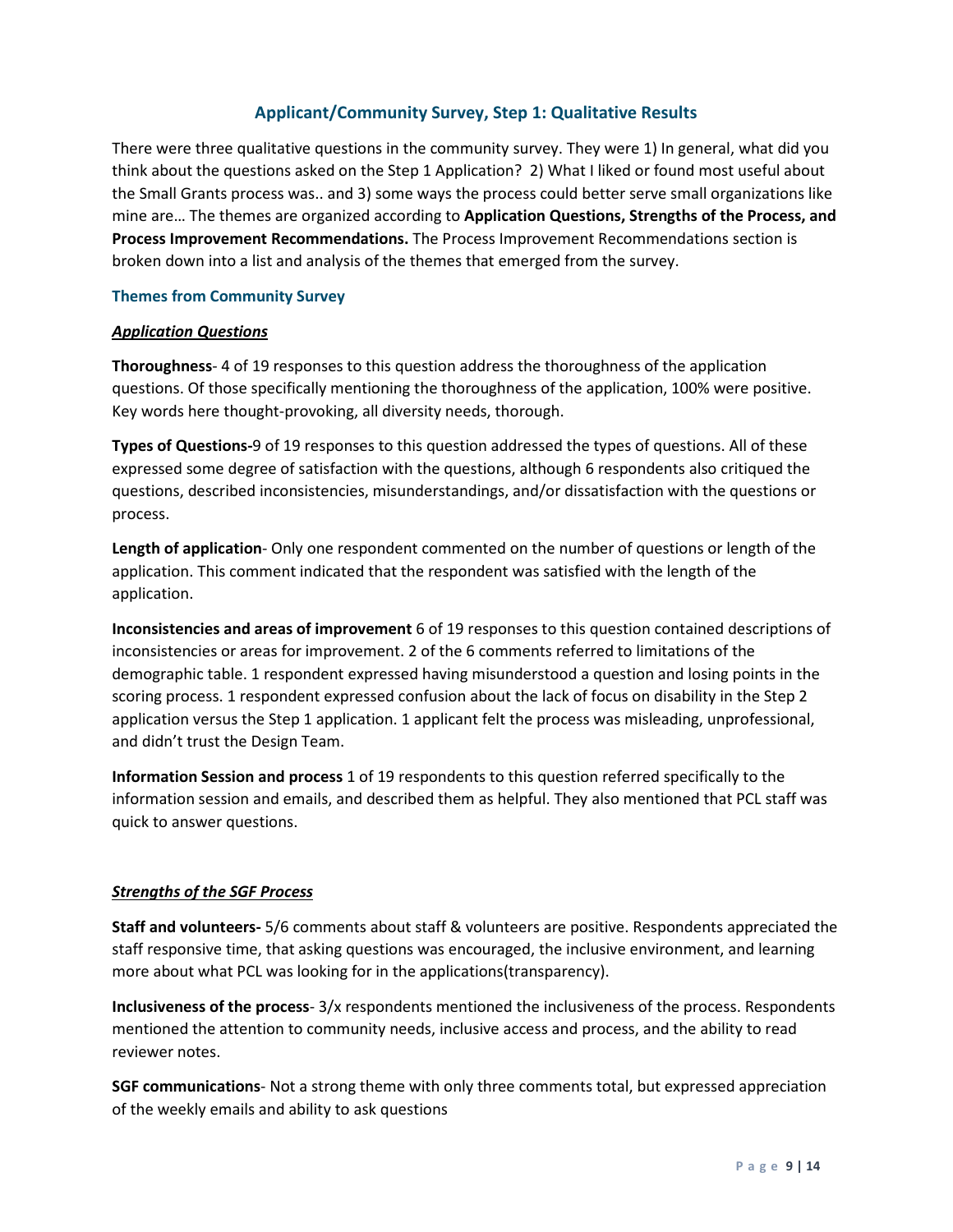#### *Process Improvement Recommendations*

There were four large categories of program improvements in the community survey data. They were: 1) need for a deeper understanding of disability 2) organizations too small to apply even for the SGF 3) reviewer scoring 4) logistical challenges of the process.

**Need for a deeper understanding of disability-** 2/17 respondents specifically named disability in their suggestions for improvement. Issues cited were 1) that they didn't feel there was a good understanding of family priorities 2) they didn't feel that there were enough supports for other orgs (nondisabiltyfocused) to provide support for children with disabilities. They wanted to ensure that most significant disabilities were being addressed by organizations (cognitive not just trauma or physical disability). They were concerned that the "conversation on disability gets lost in race/ethnicity."

**Organizations too small to apply-**2 respondents mentioned being too small to apply and not knowing where to get the funding that would allow them to grow to the point where they would qualify for PCL SGF funds.

**Logistical challenges and suggested improvements**-12/17 respondents replied with a variety of suggestions for improving the logistics of the process. 2 believed that their organization wasn't eligible because they were culturally specific or because of a fiscal sponsor (both could be misinformation). A variety of other suggestions were offered:

- Clarify communication about fiscal sponsorship in all venues
- Have all organizations submit organization budget before applying so they can be screened for eligibility, and we can let them know how much they can apply for upfront and build their applications around that.
- Increase the amount of time that organizations have to prepare Step 2 materials and program budget, and provide more detailed instruction about the budgets.
- Create midnight deadline times
- Offer some venue for storytelling and visual interaction in Step 1
- Examine the 30% revenue rule as it pertains to small organizations (this would require a change to ballot language if changed).
- Make materials easier to access on the website.

**Reviewer Scoring-- 4/17** respondents mentioned reviewers and scoring in this question about process improvements. Comments included wanting more complete and legible reviewer score sheet notes, more consistent scoring and interrater reliability, and possibly moving interviews to before scoring applications so they get to know the organizations first.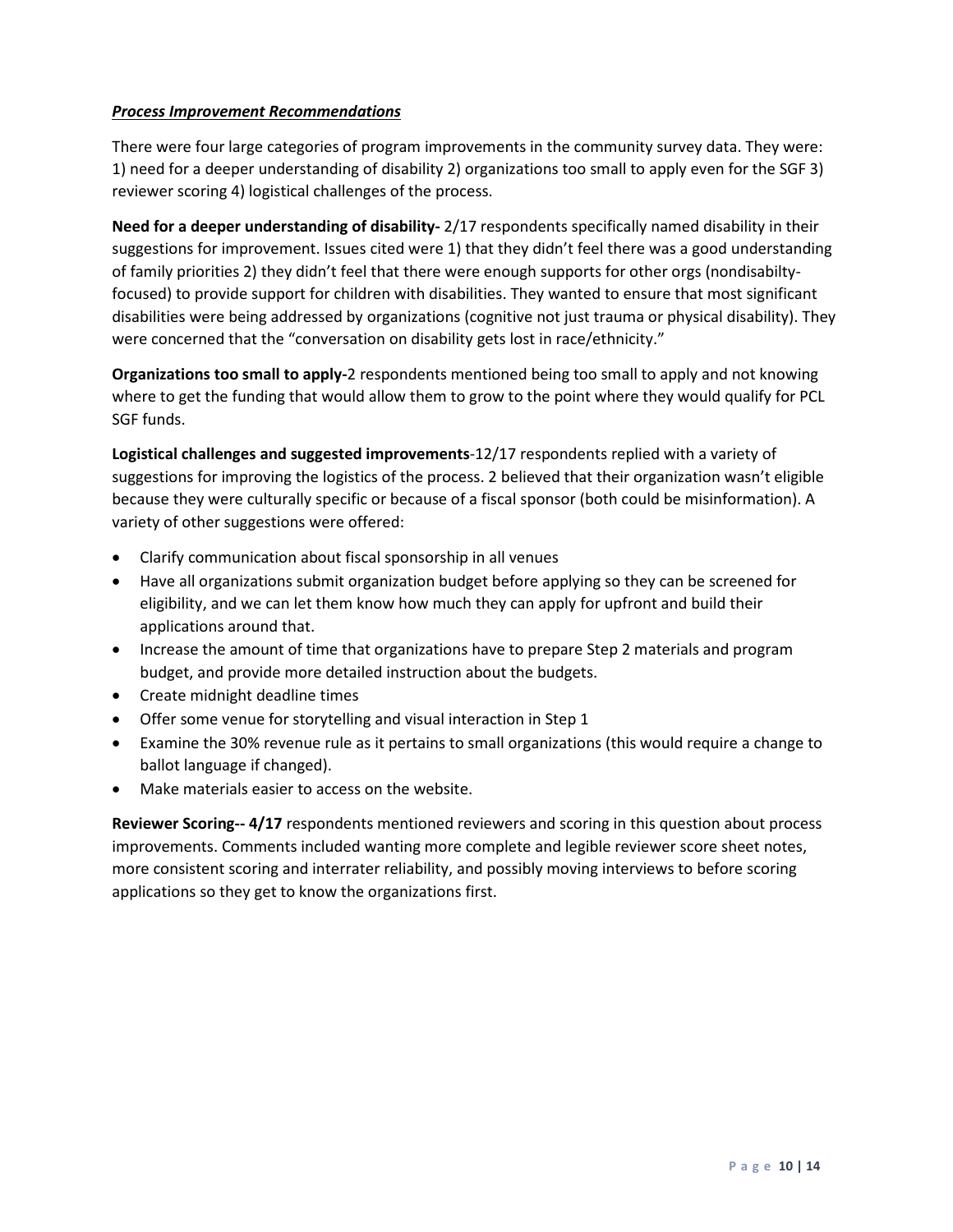| Reviewer Survey Responses: Small Grants Fund Feedback (n respondents=12) |  |  |
|--------------------------------------------------------------------------|--|--|
|--------------------------------------------------------------------------|--|--|

|                                                                                                                                                                                                  | Strongly<br>Agree | Agree          | Disagree       | Strongly<br>Disagree | not<br>sure |
|--------------------------------------------------------------------------------------------------------------------------------------------------------------------------------------------------|-------------------|----------------|----------------|----------------------|-------------|
| 1. The Reviewer Training helped me to understand how to fill out<br>the scoring sheet for Step 1 Applications.                                                                                   | 5                 | 5              | $\mathbf{1}$   | $\mathbf{1}$         |             |
| 2. The Reviewer Training helped build trust among reviewers.                                                                                                                                     | 3                 | 6              | 3              |                      |             |
| 3. PCL staff responded to all my questions during the Step 1<br>Application review process in a culturally responsive manner.                                                                    | 8                 | 4              |                |                      |             |
| 4. PCL staff communicated clearly with me about expectations of<br>the Step 1 Application review process.                                                                                        | 8                 | 3              | $\mathbf{1}$   |                      |             |
| 5. PCL staff communicated clearly about timelines of the Step 1<br>Application review process.                                                                                                   | 8                 | 4              |                |                      |             |
| 6. Overall, the Step 1 Application questions asked applicants what I<br>wanted to know about their work.                                                                                         | 4                 | 6              | $\overline{2}$ |                      |             |
| 7. The Step 1 Application questions helped me understand which<br>marginalized communities the applicants serve.                                                                                 | 4                 | 8              |                |                      |             |
| 8. The Step 1 Application questions helped me understand the<br>applicants' staff demographics.                                                                                                  | 4                 | 6              |                |                      | 2           |
| 9. I am satisfied with the scoring criteria that we as reviewers used<br>to score Step 1 Applications.                                                                                           | 3                 | 8              | 1              |                      |             |
| 10. I found the organization categories and definitions ("culturally<br>specific", "culturally responsive", "intersectional", "disability led")<br>useful in understanding the applicant.        | 5                 | 6              |                |                      | 1           |
| 11. The additional factors we used (such staff demographics,<br>program area, type of organization) in the reviewer meeting for<br>Step 1 helped us decide which applications to move to Step 2. | 4                 | 8              |                |                      |             |
| 12. Step 1 Application questions helped us as reviewers identify<br>which programs would best serve BIPOC participants with<br>disabilities.                                                     | 3                 | 5              | 3              |                      | 1           |
| 13. I am satisfied with the process that we as reviewers used to<br>determine which applicants would move from Step 1 to Step 2.                                                                 | 3                 | $\overline{7}$ | $\overline{2}$ |                      |             |
| 14. Trust among reviewers helped us in our discussion of which<br>Step 1 Applicants would move to Step 2.                                                                                        | 5                 | 5              |                |                      | 2           |
| 15. PCL staff supported my needs (such as accessibility, language,<br>food, breaks) as a reviewer.                                                                                               | 8                 | 4              |                |                      |             |
| 16. This support helped me engage fully in the Step 1 review<br>process.                                                                                                                         | 8                 | 4              |                |                      |             |
| 17. Overall, PCL's Small Grants process reflects a commitment to<br>racial equity, diversity, and inclusion.                                                                                     | 8                 | 3              | 1              |                      |             |
| Questions asked on Step 2 Survey (n respondents= 7)                                                                                                                                              |                   |                |                |                      |             |
| The interview process allowed organizations to showcase their<br>strengths.                                                                                                                      | 0                 | 5              | $\overline{2}$ |                      | 0           |
| I feel confident in the funding recommendations we made as<br>reviewers.                                                                                                                         | $\overline{2}$    | 4              | 0              | 1                    |             |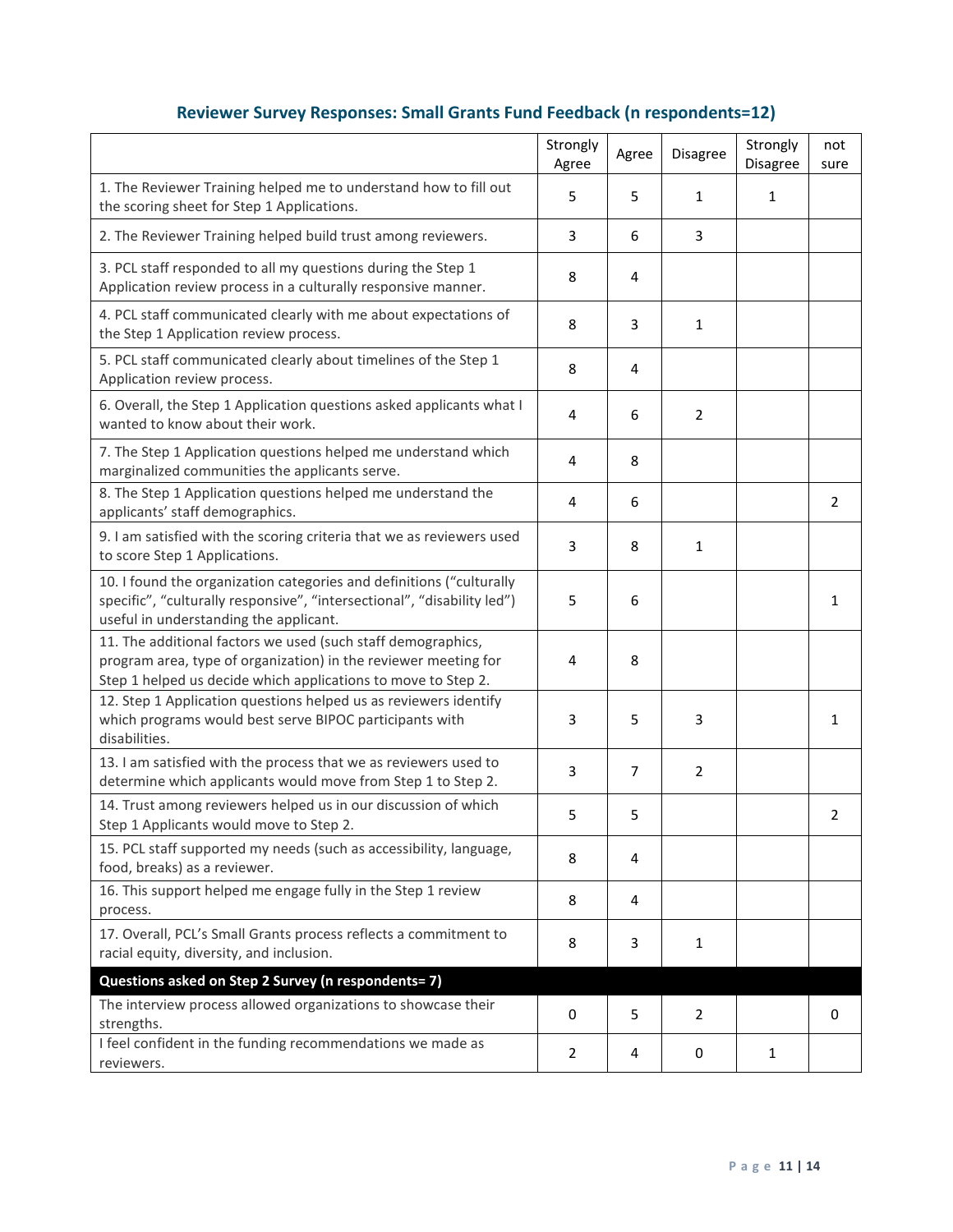## **APPENDIX: Details on Small Grants Fund grantmaking process**

**Design Team:** In response to public input, PCL formed a Small Grants Design Team. They shaped the funding process design. Collectively, they bring the following expertise:

- Grantmaking experience from 3 different organizations and 2 public agencies
- Lived experience as individuals who identify as African refugee, Latinx, Vietnamese refugee, disability, LGBTQ+, Native American, and African-American; all members of the design team have intersecting identities with these lived experiences.
- Professional expertise in programming and policy focused on: domestic violence, foster care & child welfare; early childhood; mentoring and youth development; grantmaking for large & small organizations; diversity, equity, & inclusion; disability; and immigrant & refugee issues. In addition, half of them identify as parents.

**Community Conversations:** These events solicited feedback from small organizations about how to shape an equity and strengths-based grantmaking process. Individuals from 31 organizations participated, representing the following areas of focus: African immigrants, Arabic-speaking immigrants, African-American community, teen parents, multicultural children, youth and family programs, Pacific Islander community, Native American community, Zomi refugee community, disability communities, and youth-led organizations. Findings included:

- Need for an application process adjusted to fit the size of the organizations and the grants for which they are applying
- Support for a two-step process, don't want to spend extensive staff time and resources applying for grants for which they were unlikely to receive
- Desire for an interactive part to the Step 2 application, flexible to the needs of different cultural groups and abilities, but evaluated on the same criteria
- Need for technical assistance including on the expectations for PCL grants, and around culturally-centered ways to include children with disabilities in their programs
- Impact by the COVID-19 crisis and need to get funds to underserved communities
- Importance of ongoing technical assistance and support

**Two-Step Application Process and Role of Reviewers in Grant Recommendations:** Design Team and PCL staff used findings from community conversations to shape a two-step application process. The Allocation Committee approved it and all application materials, including scoring criteria and review process. Below is a summary of each step leading to the Allocation Committee adopting reviewers' funding recommendations.

**Step 1:** PCL published Step 1 application materials in May. Staff conducted 2 virtual Information Sessions reaching 44 participants interested in applying. PCL live-streamed, recorded and posted one session on its website. Staff sent applicants a weekly digest featuring questions applicants submitted and staff's answers. *Step 1 consisted of* 5 short essay questions to understand the mission of the organization, program activities to fund, and their approach to equity particularly with BIPOC children, youth, and families with disabilities. **PCL received 31 Step 1 applications, requesting \$4,414,500 over 3 years, with only \$1 million available.**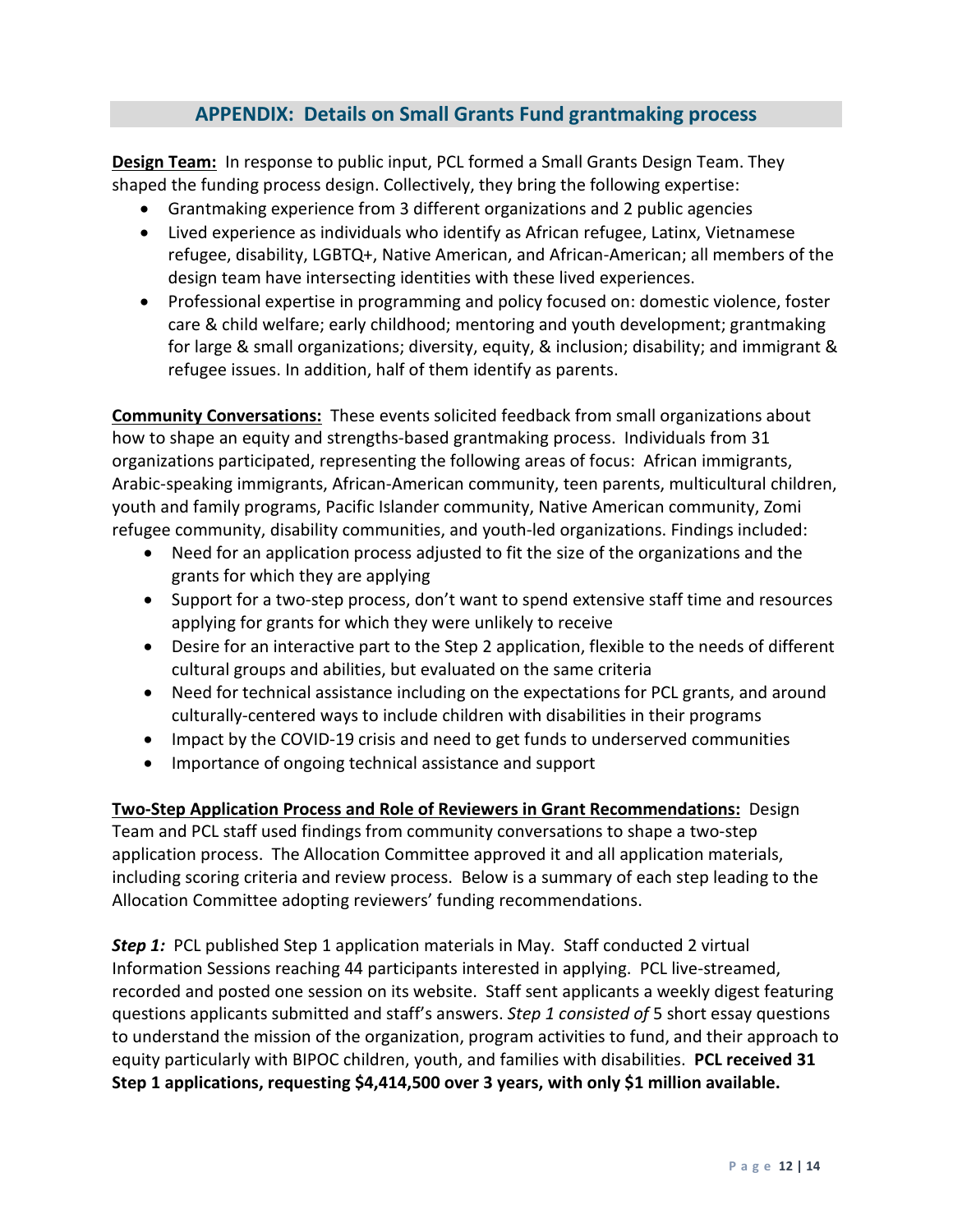*Application Reviewers:* PCL staff recruited and trained 12 reviewers to read and score applications. They included the Design Team plus 6 additional community members, who met qualifications identified in community conversations:

- Experience in one or more of the PCL program areas; working or volunteering in small nonprofit organizations; or participation in a program of a small nonprofit.
- Growth mindset (understanding that small organizations are still growing their capacity)
- Knowledge and understanding of disability (including cognitive disabilities)
- Lived experience and knowledge of one or more marginalized populations
- Commitment to 5-months of reviewer responsibilities: read/score applications and interviews, decide which applicants move from Step 1 to Step 2, and make funding recommendations from Step 2 applicants for Allocation Committee.
- Reviewers working on reading/score outside of work were offered a \$250 stipend.

*Selection Process for applicants moving from Step 1 to Step 2:* PCL staff created 3 groups of 4 reviewers who independently scored the same set of 10-11 applications. PCL staff averaged 4 reviewers' scores per application. Reviewers met virtually in August to select applicants to move to Step 2. Reviewers primarily relied on application scores and used additional criteria based on data gathered in the applications: Organization type (intersectional, culturally specific, culturally responsive, disability-led); Staff & volunteer demographics; Grant size; Program area. Reviewers selected **12 applicants requesting \$1,759,500 over 3 years** to move to Step 2.

**Step 2:** PCL staff presented a summary of Step 1 results to the Allocation Committee in September. Staff provided applicants moving forward with Step 2 application/scoring criteria and interview questions/scoring criteria. In addition, applicants provided organization-wide budgets for its recent closed fiscal year and current fiscal year, with actual/committed revenues (not projected) as of Oct 1, 2020. *S*taff reviewed budgets to assure funds requested did not exceed 30% of committed/actual revenue in the applicant's current fiscal year and that applicants met minimum- maximum grant limits. One applicant withdrew because they didn't qualify for the minimum grant. Two applicants requested more than eligible and PCL staff adjusted their requests. After budget review the **total requested was \$1,564,235**. Applicant interviews occurred virtually at the end of October. Applicants could have up to 3 participants, at least one staff. All applicants chose staff to participate (no clients).

*Process for Reviewers' Step 2 Funding Recommendations:* PCL staff assigned pairs of reviewers to score each Step 2 application and interview. PCL averaged the 2 interview scores, averaged the 2 application scores, and added each average together for total score. Reviewers met virtually in November, facilitated by PCL staff, and recommended grants to **8 applicants, totaling \$1 million over 3 years**. Reviewers used the purpose of the small grants fund and scores to guide recommendations. Reviewers selected the 4 applicants with highest total score. Among the others, they prioritized applicants with higher interview scores. Interviews were added to the application process, as an equity tool for smaller organizations with less grant writing experience or that arise from communities with deep oral traditions, or where English is a second language. Considering the effects of the pandemic, reviewers wanted to